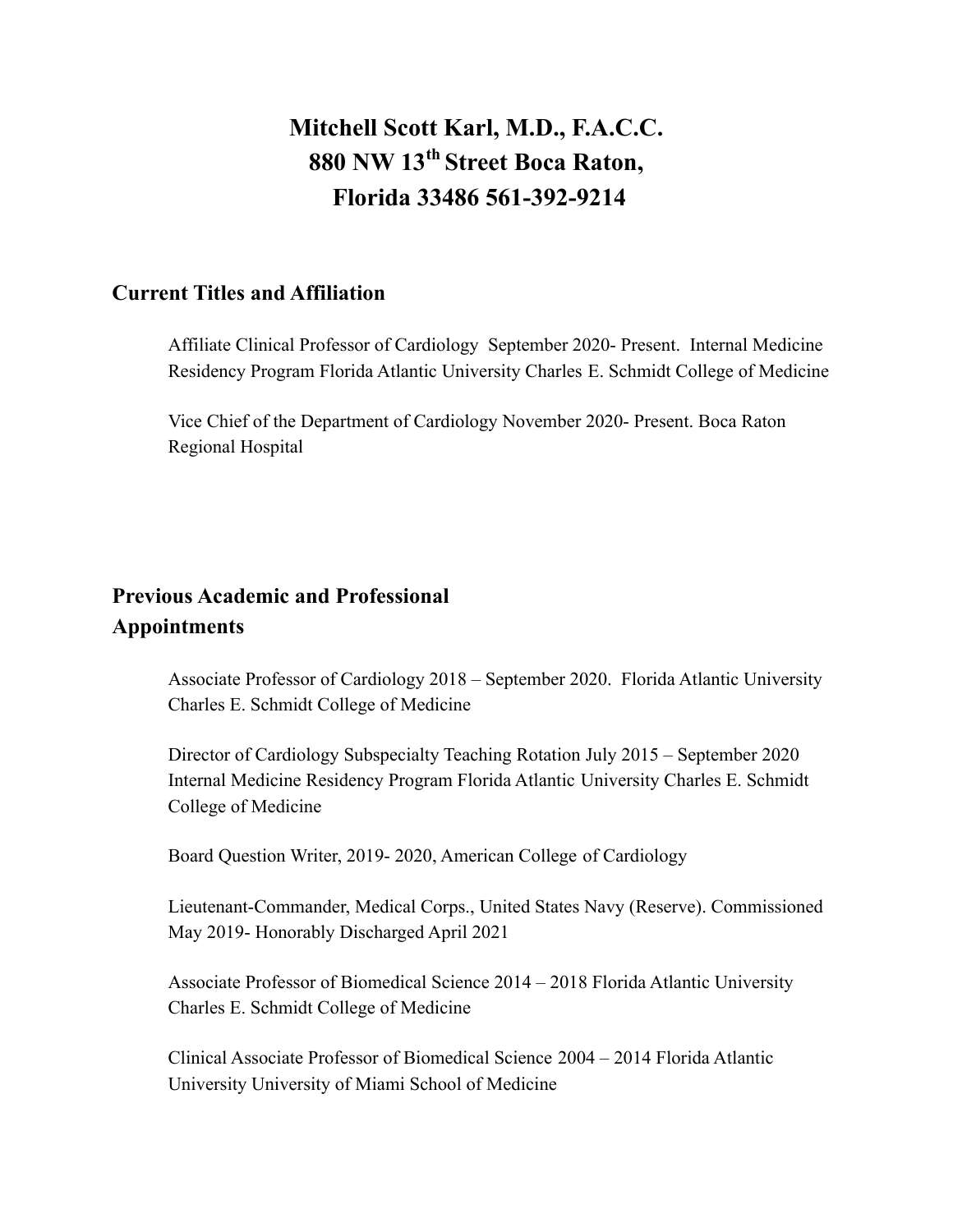Clinical Associate Professor of Pharmacy Practice 2000 – 2002 Nova Southeastern University

Clinical Assistant Professor of Pharmacy Practice 1998 – 2000 Nova Southeastern University

### **Hospital Appointments**

Boca Raton Regional Hospital 1990 – present

#### **Education**

Downstate Medical Center 1985 Brooklyn, New York M.D. Emory University 1981 Atlanta, Georgia B.A. Psychology Summa Cum Lauda

Nova Southeastern University 2002 Davie, Florida Executive MBA Medical Management

#### **Post Graduate Training**

Cardiology Fellowship 1988 – 1990 Montefiore Medical Center Bronx, New York

Internal Medicine Residency 1985 – 1988 Montefiore Medical Center Bronx, New York

#### **Awards**

Teaching Faculty of the Year, Cardiology, 2019-2020. Florida Atlantic University

College of Medicine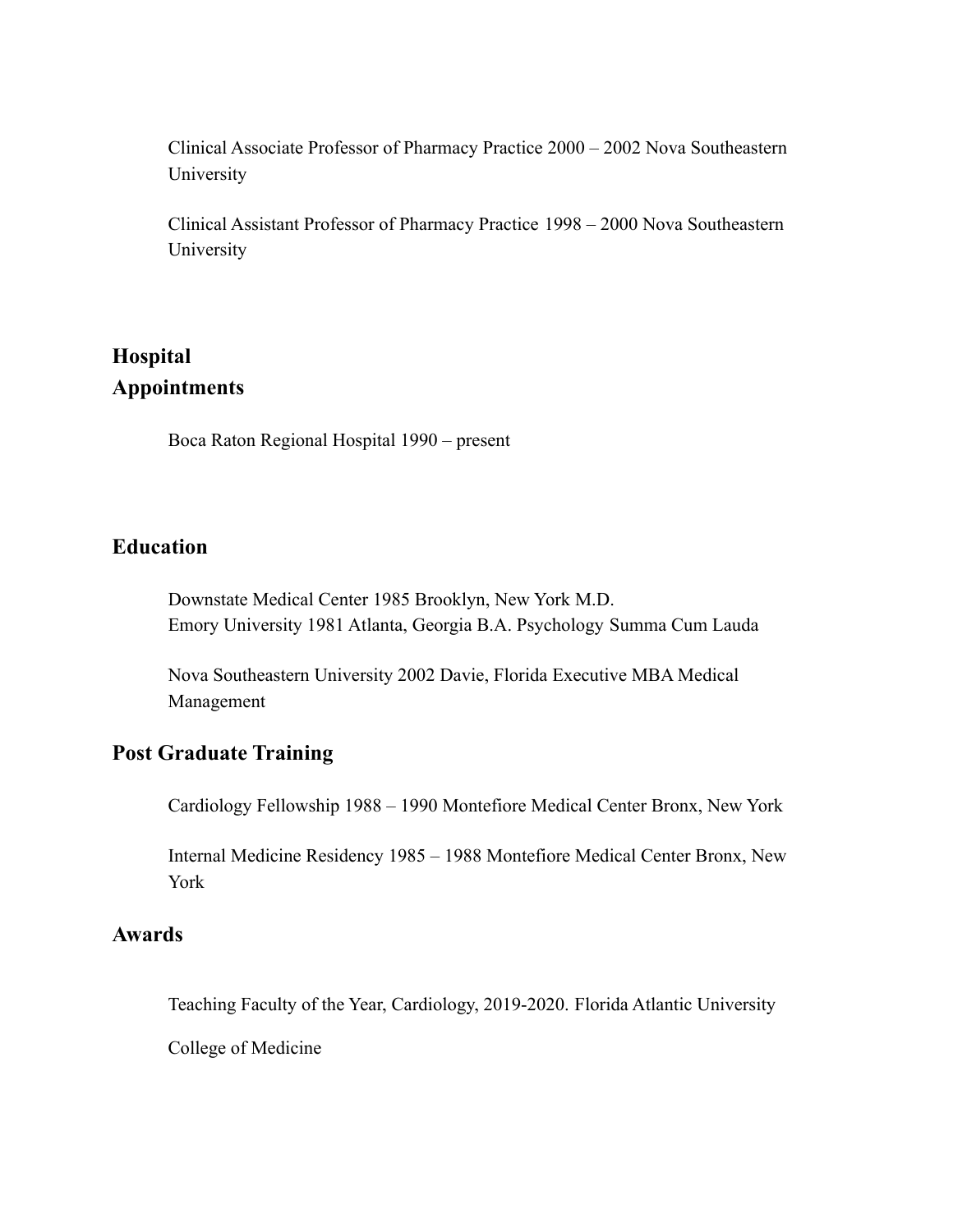Castle Connolly Regional Top Doctor 2012, 2013, 2014, 2015, 2016, 2017, 2018,

2019, 2020, 2021

Davidoff Society Award 1988 Outstanding House staff Clinical Teaching Albert Einstein College of Medicine

M. Curtis Langhorn Award-Most Outstanding Undergraduate Research for the year 1980-1981. Emory University

Undergraduate Psi Chi National Honor Society in Psychology, 1980. Emory University

### **Board Certification**

Re-certification Cardiovascular Disease 2011

Re-certification Cardiovascular Disease 2001

Cardiovascular Disease 1992

American Board of Internal Medicine 1988

National Board of Medicine Examiners 1986

#### **Medical Licensure**

State of Florida, License #50027 1987

State of New York, License #168263 1986

#### **Research Experience**

Principal Investigator, Regeneron Antibody Cocktail on Hospitalized Patients with SARS-COV-2. August 2020- October 2021

Co-authoring and editing a textbook of Cardiology for internal medicine residents on cardiology rotation March 2020- Present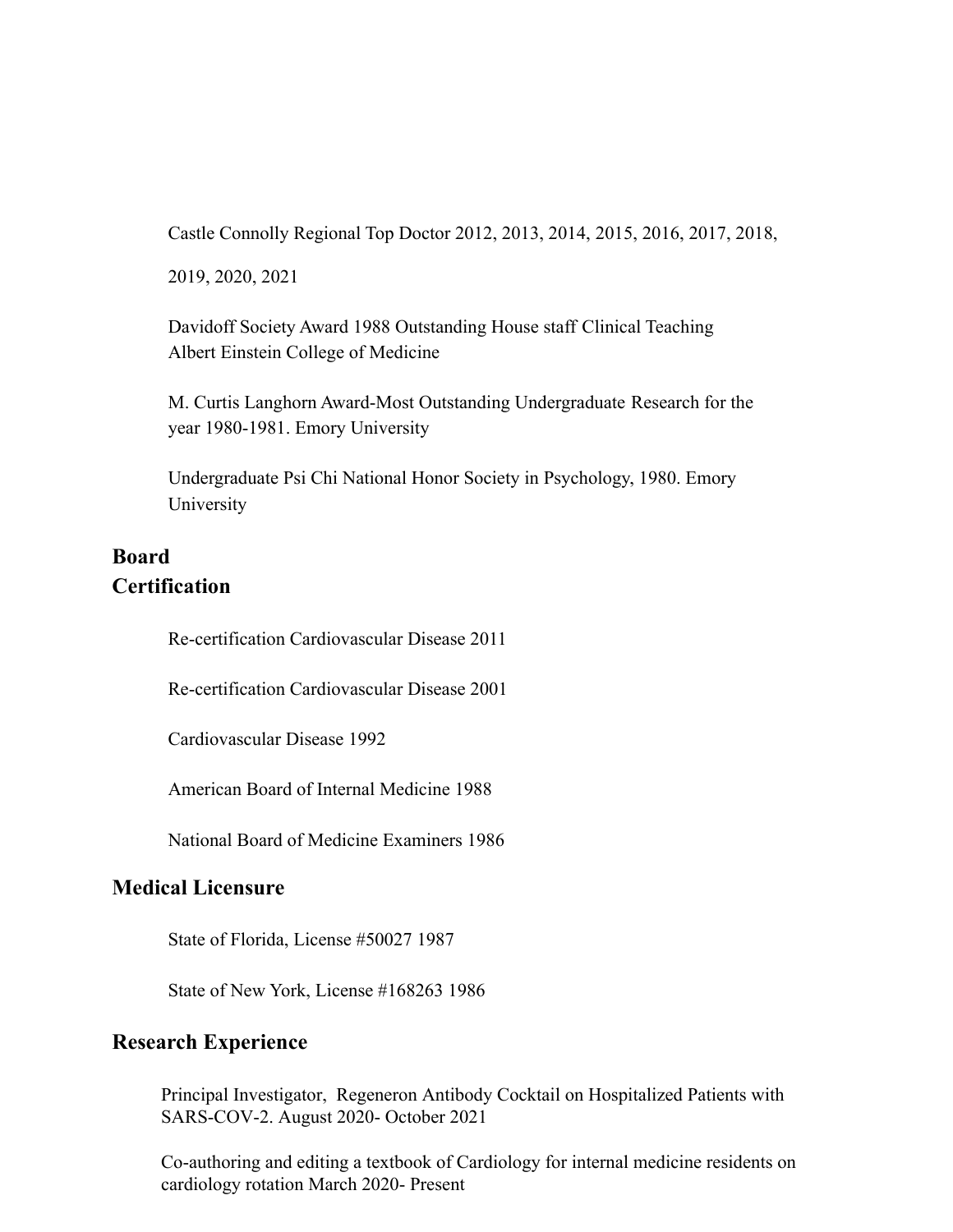Examining the Utility of Transthoracic Echocardiography in Diagnosing Infective Endocarditis Florida Atlantic University Charles E. Schmidt College of Medicine Ongoing study with Drs. Cummings, Rane and Sule 2018

Observational Trial for Brain Natriuretic Peptide as a Marker for Acute Coronary Syndrome in Patients Presenting to the Emergency Room with Chest Pain. Ongoing study with Drs. Almerico, Bahga, Casale 2018

Utilities of ESTES Criteria vs. Voltage Criteria Alone for the Diagnosis of Left Ventricular Hypertrophy. Ongoing study with Drs. Casale and Hammami 2018

Author of study on Heart Rate Variability vs. Tilt Table Testing for the Diagnosis of Vasovagal Syncope. Accepted by Boca Raton Regional Hospital IRB Study ended because of bankruptcy of sponsor 2011

Transesophageal Echocardiography in the Assessment of Left Atrial Thrombosis and Embolic Risk Montefiore Hospital Albert Einstein College of Medicine 1989

Effects of Kainic Acid Infusions into the Lateral Hypothalamus on Behavioral Fragmentation (rat model) Emory University 1980 - 1981

#### **Publications, Papers and Poster Presentation**

Cummings, Karl and Santini "The Utility of Fractional Flow Reserve In ACS Nonculprit Lesions" Awaiting publication in the European Heart Journal Acute Cardiovascular Care 2019

Awan, Karl, and Sanchez "Cardiovascular Effects of Cannabis (Marijuana) A Timely Update." Accepted for publication in the Journal of Phytotherapy Research 2018

Awan, Karl, Manam, and Sidhu "Andersen-Tawil Syndrome: What to know and Expect." Poster Presentation at Florida Atlantic University Charles E. Schmidt College of Medicine 2018

Benhayoun, Corbasson, Karl, and Santini "Diet and cardiovascular health what is the data?" Published in Annals of Clinical Nutrition 2018; 1:1005 2018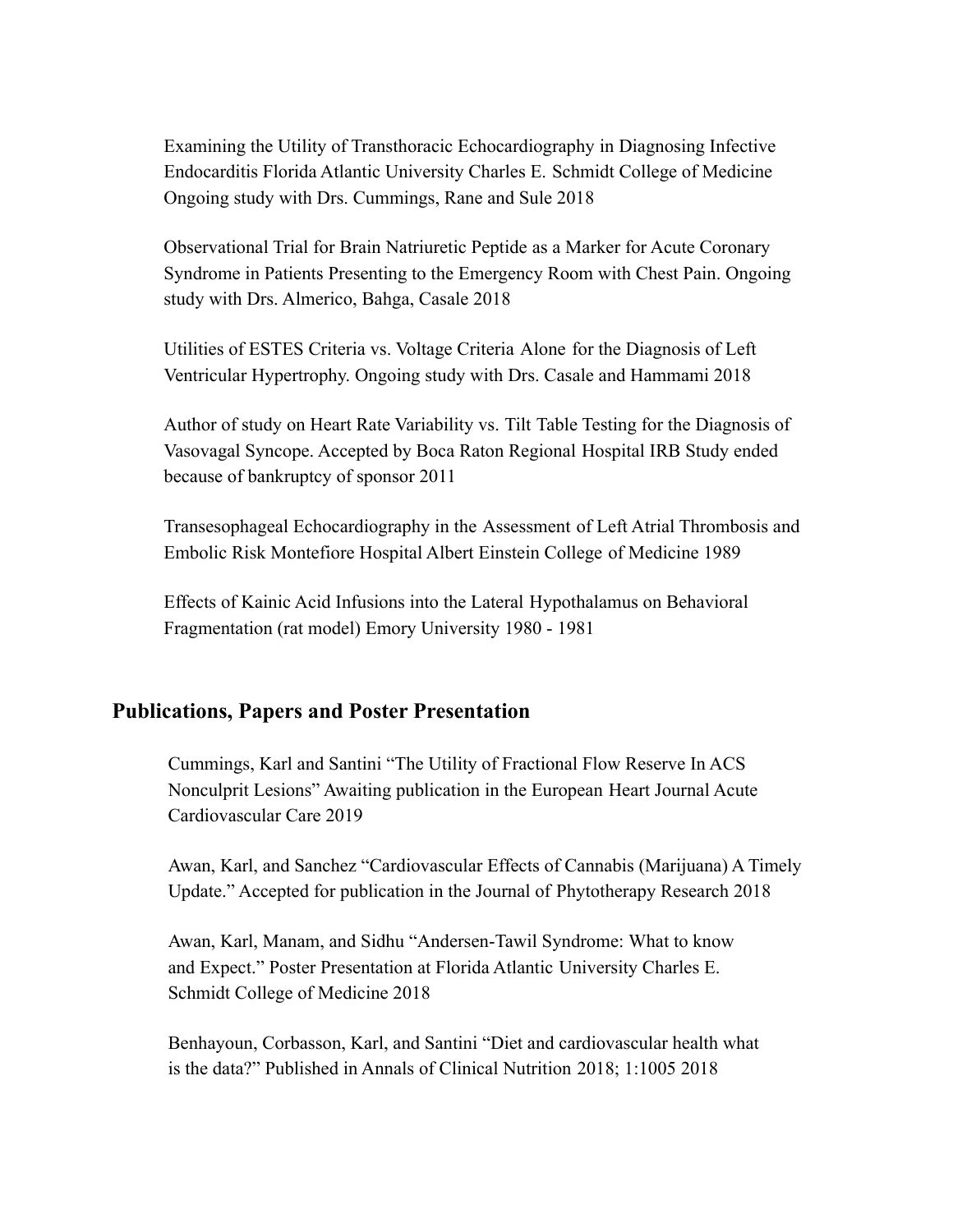Khan, Karl, Durairaj, and Santini "Can't Breathe: a case of the unilateral diaphragmatic paralysis post CABG" Published in Journal of Cardiology and Cardiovascular Sciences (2018) 2 (1):14-15 2018

Weinert-Stein, Karl, and Santini "The Evolution of Digoxin in Heart Failure and Atrial Fibrillation: An Update in Role, Dosing and Toxicity" Published in EC Pharmacology and Toxicology 4.4 (2017): 158-162. 2017

Nguyen, Karl, and Santini "Red Yeast Rice as Nutraceutical" Published in Foods 2017, 6, x;doi:10.3390/. 2017 www.mdpi.com/journal/foods

Gabala, Sabates, and Karl "Need for Anticoagulation in Takotsubo Cardiomyopathy" Presented 9/15/16, Future of Medicine Summit Palm Beach Medical Society

Katz, Martin, Karl, and Rudnick "Potentially Catastrophic Non-Response to Clopidogrel" Poster Presentation, Carmel, IN 2016

Karl, Rubenstein, Rudnick, and Bredja "A multicenter study of nutraceutical drinks for cholesterol (evaluation effectiveness and tolerability)". Journal of Clinical Lipidology (2012) 6, 150-158. 2012

"Corrected Junctional Recovery Time in Prognosis of Narrow Complete Heart Block" Submitted for Publication PACE 1989

"Life Threatening Flecainide Toxicity" Annals of Internal Medicine, Letter to the Editor, Published 1985

#### **Speaking Engagements**

Physician Education Programs:

Merck/Schering-Plough on behalf of Zetia, Zocor, Vytorin, and Cozaar/Hyzaar Forrest Labs on behalf of Benicar Astra Zeneca on behalf of Crestor

As Associate Professor at Florida Atlantic University School of Medicine